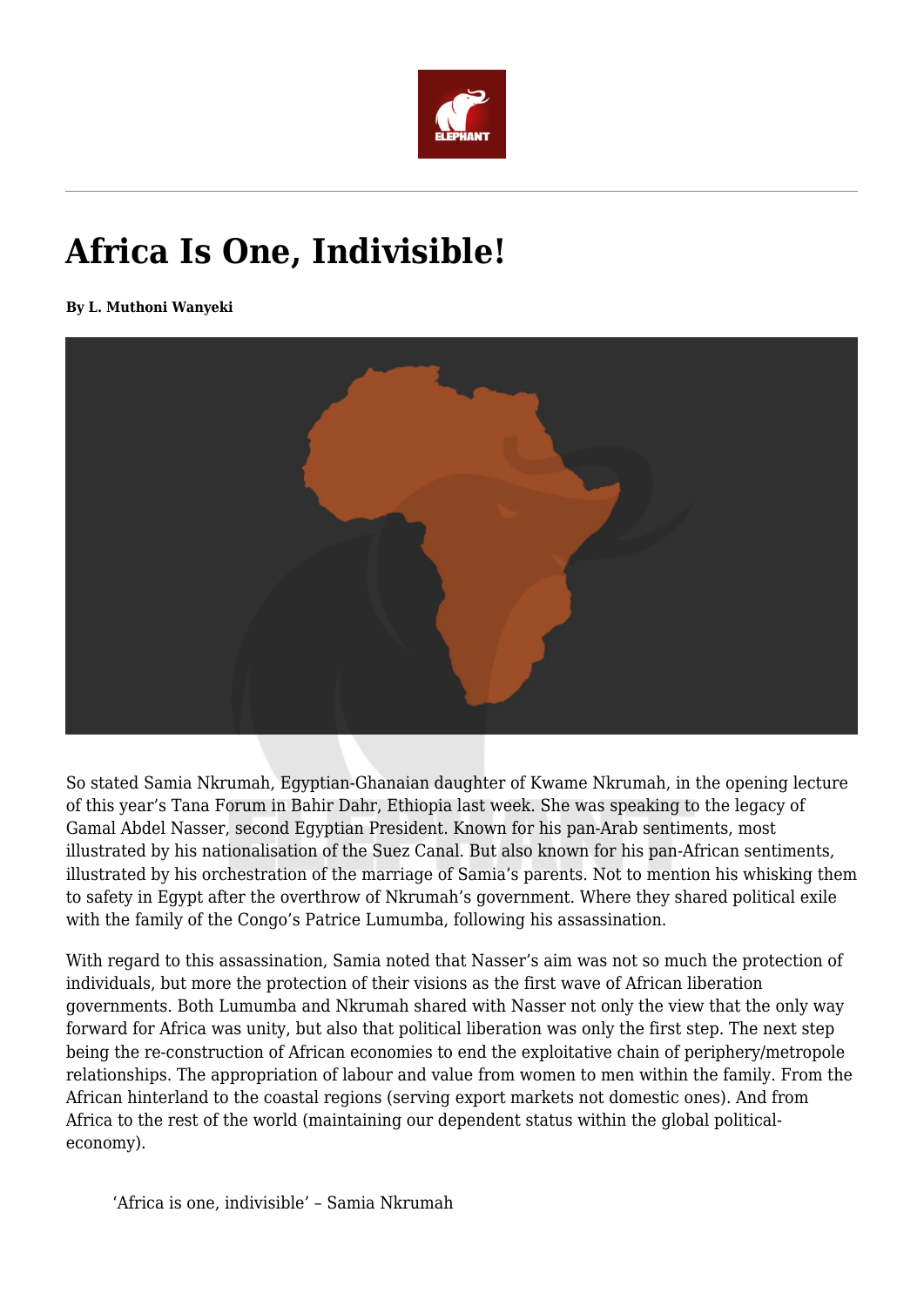Former South African President Khalema Motlanth – most recently deployed to ensure the success of the recent Sierra Leonean elections – responded to Samia's lecture. He noted the purpose of revisiting Nasser's history was to remind us of context. To understand the choices made by that first generation of liberation governments. To see more clearly the challenges that arose from those choices. To also make us think more deeply about our investments in African electoral, succession and transition moments. For governments come and go. But states remain. And we need to constantly be thinking not only about governments but about African states, our positioning – and what that positioning both implies for and demands of our choices today.

It was an inspired and inspiring opening to this year's Tana Forum, the annual gathering of current and former African heads of state, continental policymakers, academics and civil society. Focused on Africa's peace and security, the Tana Forum's aim is to enable more informal exchanges and reflections on where we are and where we need to go.

Former Nigerian President Olusegun Obasanjo, launching this year's report on African peace and security, noted we're in a world that's 'becoming less liberal, less international and less orderly.' Despite the (valid) critique of the 'new liberal international order,' that is not a good thing. The four trends in African peace and security include, first, more prolonged conflicts that simply aren't moving towards resolution (as in Cameroon, Mali and Mozambique).

Both Lumumba and Nkrumah shared with Nasser not only the view that the only way forward for Africa was unity, but also the view that political liberation was only the first step

Second, more widespread popular protests against incumbents. Related, third, heightened and more widespread tensions in the context of electoral and (potential) political succession and transitions. Here the good news is succession within ruling political parties in Ethiopia, South Africa and Zimbabwe, as well as by succession by opposition political parties in Liberia and Sierra Leone. But the moral of the story is the need not just for 'free and fair' elections – but credible elections. That is, elections that maintain the integrity of the people's vote even in the face of 'Version 2.0 electoral fraud' – the manipulation of electoral technology (ironically) intended to protect the people's vote, as in Kenya.

Fourth and finally, new peace and security threats arising from long-standing grievances – as in the Lake Chad basin and in the Sahel.

Where do we need to go one asks? We can (and should) be proud of the African peace and security architecture. But we need to admit that it works better in some situations than in others. On the most intractable situations, the alignment required between domestic, sub-regional, regional and external pressures is simply not optimal – preventing the decisive action that so many Africans want to see and don't.

Think here of Burundi, the Democratic Republic of the Congo or South Sudan. The principle of subsidiarity is not working as it should, with the responsible regional economic communities and the African Union not being on the same page, enabling belligerents and protagonists to play a 'Tom and Jerry, cat and mouse' game with the interveners. Or think here of the Sahel. With its plethora of external interventions. Including by bilaterals outside of the United Nations framework. Collaboration between the AU and the UN is now understood as being expedient, necessary and inevitable. But there is still tension within the UN – especially amongst its permanent Security Council members, who still feel they can act unilaterally in their (colonial) former spheres of